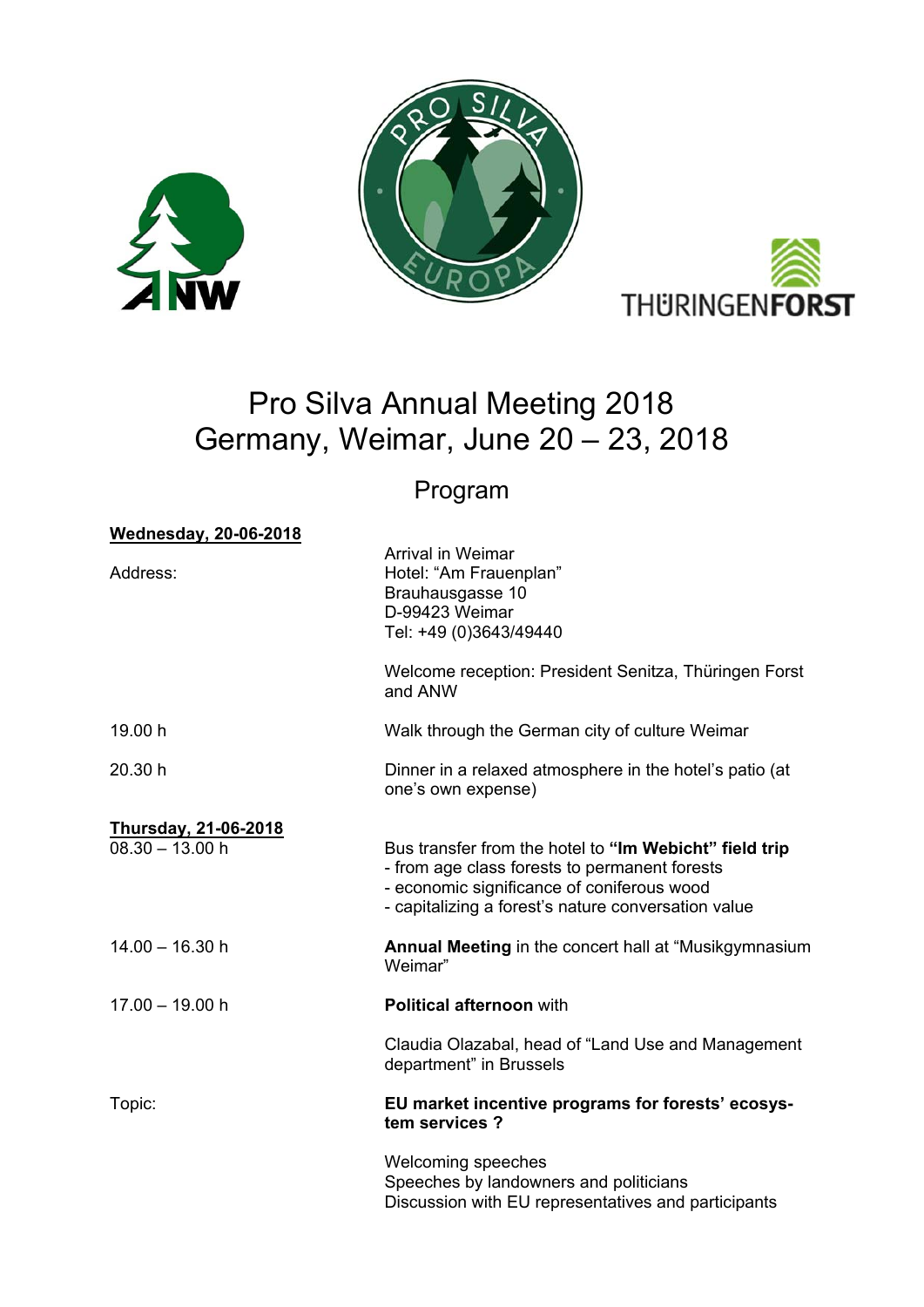|                                                     | Markus Wolff: "Requirements of ecosystem services<br>$\bullet$<br>in the urban forests of Remscheid - economics and<br>needs of remuneration in the EU"                                                                        |
|-----------------------------------------------------|--------------------------------------------------------------------------------------------------------------------------------------------------------------------------------------------------------------------------------|
|                                                     | Thomas Haußmann (BMEL): "The European net-<br>$\bullet$<br>work INTEGRATE and its potential contribution to<br>assessing forest ecosystem services"                                                                            |
| $19.00 - 19.45$ h                                   | Guided tour through Belvedere Castle park                                                                                                                                                                                      |
| 20.00 h                                             | Dinner in a relaxed atmosphere at Belvedere Castle<br>orangery                                                                                                                                                                 |
| Friday, 22-06-2018                                  |                                                                                                                                                                                                                                |
| $08.30 - 16.00 h$<br>Topic:                         | Bus transfer from the hotel to "Eibenstock" field trip<br>Returning silver firs to the Erzgebirge mixed moun-<br>tain forests                                                                                                  |
| 18.30 h                                             | Thüringer Barbecue                                                                                                                                                                                                             |
| 21.30 h                                             | Return transfer to hotel                                                                                                                                                                                                       |
| Saturday, 23-06-2018<br>$09.00 - 14.30 h$<br>Topic: | Bus transfer from the hotel to "Beichlingen" field trip<br>The forest-ungulate conflict<br>- the ANW BioWild-project<br>- Hatzfeldt administration: a vital and stable mixed forest<br>with balanced forest-ungulate relations |
| 14.30 h                                             | Official end and farewells                                                                                                                                                                                                     |
| 15.30 h                                             | Arrival at hotel<br>Departure                                                                                                                                                                                                  |

If you want to stay on in Weimar, please make further reservations yourself or ask the ANW office for assistance.



# **Map: Weimar and field trip locations**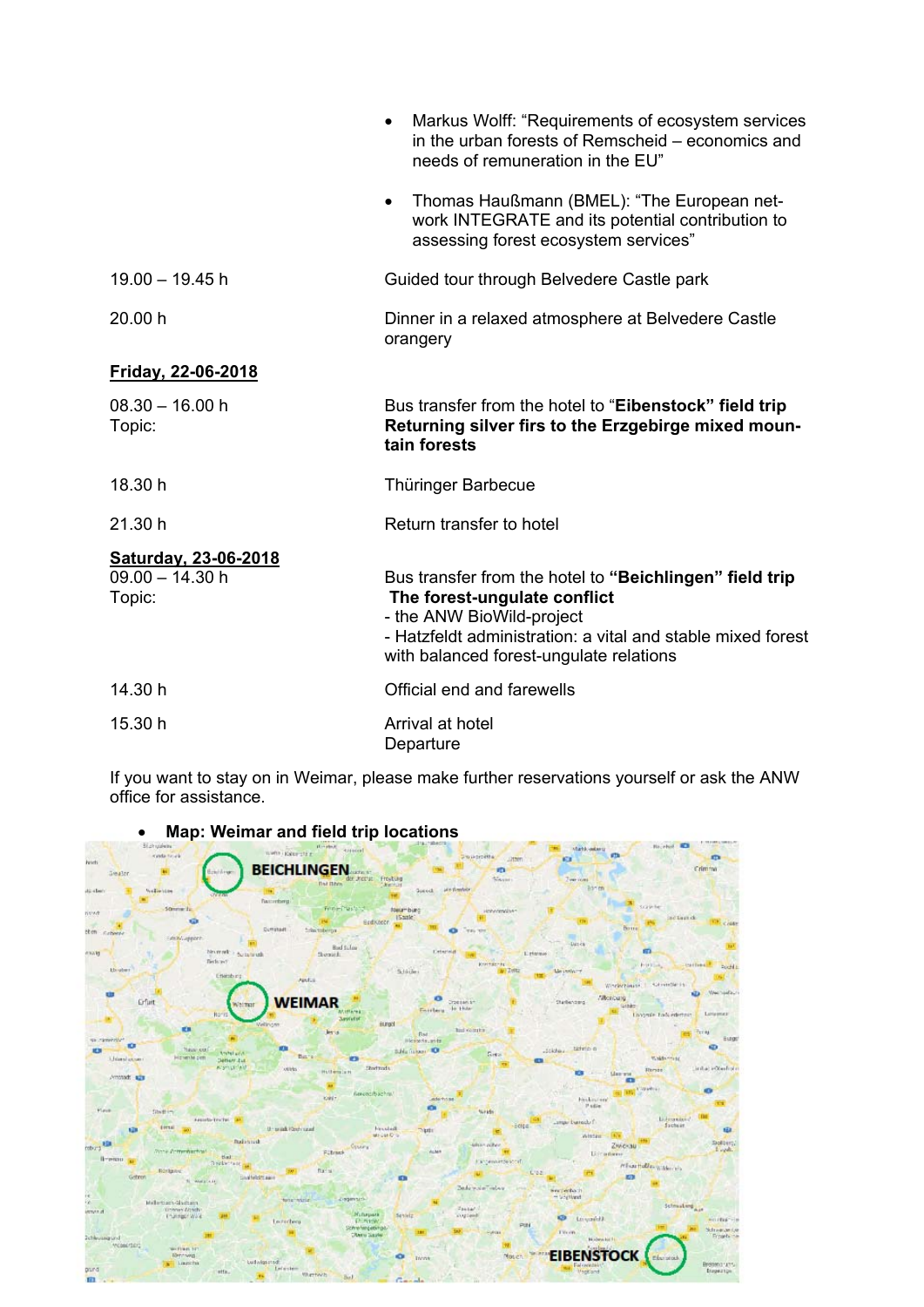## **Travel information**

- By car Your navigation address: D 99423 Weimar, Brauhausgasse 10, Hotel "Am Frauenplan"
- By plane

The nearest international airport is Leipzig. From there, you take and a train to Weimar main station ("Hauptbahnhof") and a taxi to the hotel.

- By train

You arrive at Weimar main station ("Hauptbahnhof") and take a taxi to the hotel.

#### **Expenses**

## **Conference**

Expenses for the conference amount to **€ 240** per person They include:

- bus transfers
- 3 lunches
- 2 dinners
- fees for conference, annual meeting and political afternoon

#### Hotel

Expenses for accommodation and breakfast amount to: double: €44/person/night single: €74/person/night Please book a room until **March 31, 2018**, using the key word "ProSilva", and pay for it yourself (Tel. 0049 3643/49440, Fax 0049 3643 49440, Mail: *info@hotel-am-frauen*plan.de).

#### **Registration and payment for the conference**

| <b>Registration</b> | until <b>March 31, 2018</b> , at |
|---------------------|----------------------------------|
|                     | Prosilva2018@anw-thueringen.de   |

| Conference payment : | until March 31, 2018, giving "ProSilva" and your name<br>as reference, at                                  |
|----------------------|------------------------------------------------------------------------------------------------------------|
|                      | ANW Thüringen<br>Sparkasse Unstrut-Hainich<br>IBAN: DE87 8205 6060 0514 0062 77<br><b>BIC: HELADEF1MUE</b> |

**Hotel payment**: upon departure

#### **Contacts in Germany**

Conference office: also available during the conference

 prosilva2018@anw-thueringen.de Tel. +49 173 3614219

International area code for Germany: 0049